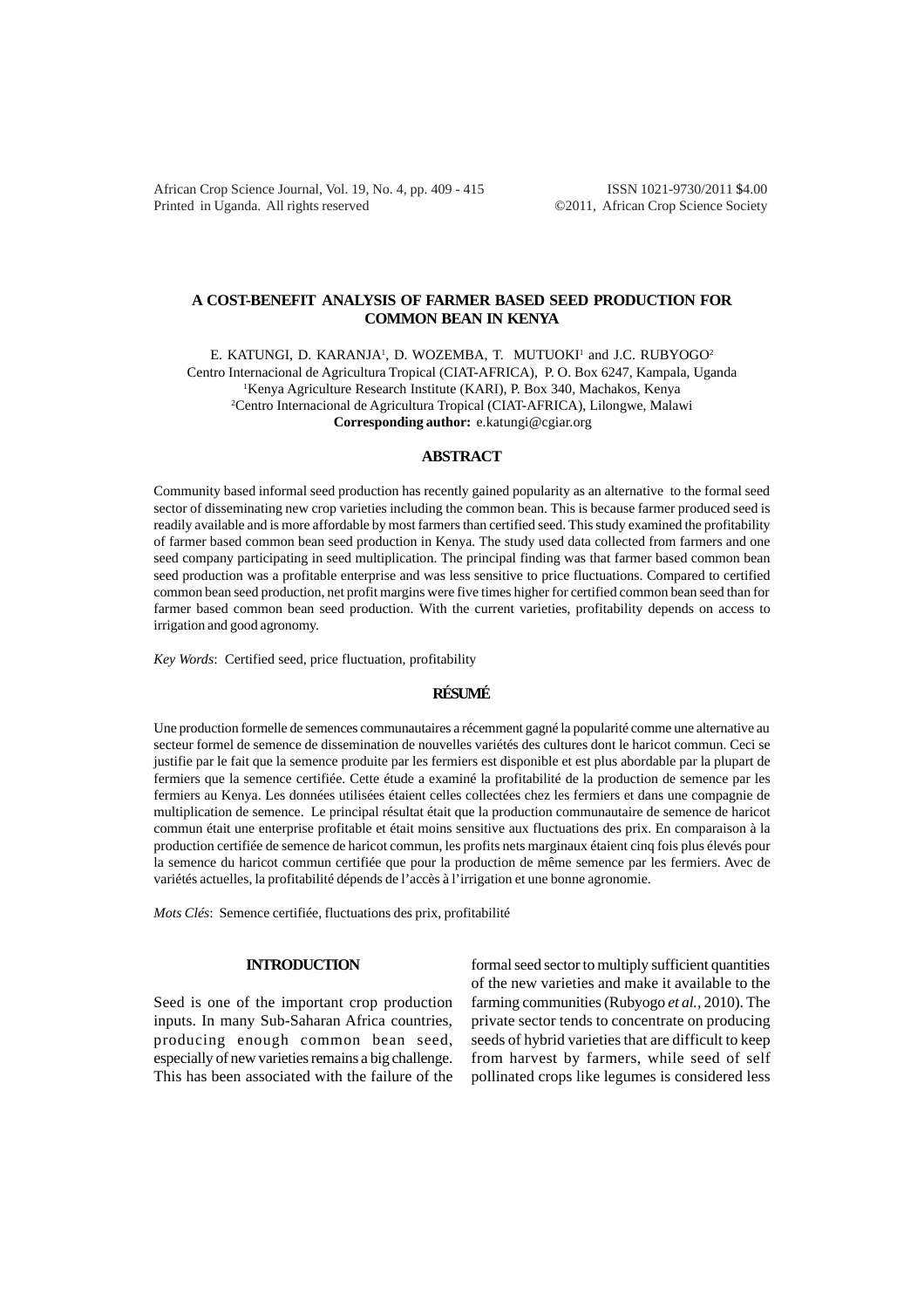profitable (David and Sperling 1999; Rubyogo *et al.,* 2010). Moreover, government institutions lack capacity to produce seed in sufficient quantities.

The role of the informal sector in seed production and distribution is widely recognised (Ndjeunga *et al.,* 2000; Sperling and Cooper 2003; Aw-Hassana *et al.,* 2008). The informal sector distributes seed through many ways that range from seed-to-seed exchange, gifts, form of payment for labour or seed for cash sale. Recent literature indicates that farmer-to-farmer seed marketing has gained importance as a means of seed exchange in Sub-Saharan Africa as economies develop and farmers are increasingly using markets to meet their seed needs (David and Sperling, 1999; Aw-Hassana *et al.,* 2008; Sperling and McGuire, 2010). Sperling and McGuire (2010) found that farmers in Ethiopia proactively used local markets for accessing new varieties. Aw-Hassana *et al.* (2008) in Syria concluded that the informal seed markets are important, but they have received less attention resulting in less resources allocated to their development.

Although community based seed production and dissemination is being promoted as a means of accelerating the diffusion of new varieties for the self pollinated crops like common beans (Rubyogo *et al*., 2007; Rubyogo *et al.*, 2010, no study has evaluated the profitability of farmer based common bean seed production as a commercial enterprise. The effectiveness of farmer based seed production in bulking and distributing of new common bean varieties will depend on the economic profitability of common bean seed production to the farmer. A study was conducted to assess the costs and benefits to farmers from specialised common bean seed production in Kenya.

#### **MATERIALS AND METHODS**

The study was conducted in Nyanza and western parts of Kenya. Overall, three districts of Hombay, Nakuru and Busia; categorised by FAO (1996) as medium potential agricultural zones, were selected since the farmer based seed production enterprises were relatively well spread.

A purposive sampling procedure was adopted since the number of seed producers for new bean varieties was still low and scattered in each district. Data were obtained from a total of 30 farmers who produced improved bean seed.

A pretested questionnaire was used to elicit information on costs and benefits through face to face interviews with seed producers. Detailed information was collected on all the variable production costs incurred from land preparation to harvesting and post-harvest handling, as well as materials used in seed production. Efforts were made to value purchased and non-purchased inputs, such as family labour. Each respondent was asked to estimate the cost of labour he/she would be willing to pay to accomplish the task if he/she was to hire labour. Market prices for seed selling and yield were also collected. Since most of the fertilisers were organic farm yard manure with no market value, most of the costs were associated with labour for collection, transporting and application rather than actual purchase of the fertiliser. These data were used in the calculation of the net margins or profit (defined as the residual after variable production costs are deducted from the total revenue from seed production activities (www.investopedia.com/ term/profit). Most of the marketing took place at farm gate and, hence, costs of marketing were minimal and not included. Although the net margins may include returns that may be attributed to less tangible factors of seed production and delivery such as managerial inputs, partner search, enforcement and information gathering, costs of such inputs were not explicitly included in the set of relevant costs because of the difficulty in quantification and valuation.

Farmers were also asked to classify the utilisation of the harvest into seed and grain, and the price at which a unit of each was sold. For grain that was consumed at home, a market price during the time the grain was consumed was used and also applied to the grain consumed and grain given out in form of gifts. The concept of willingness to pay was used to value all products and inputs (family labour, farm yard manure) that had no market prices. This concept has been used in other studies to value inputs and technologies for which market prices were non-existence or were subject to imperfect measurement (Horna *et al.,* 2005). One seed company involved in the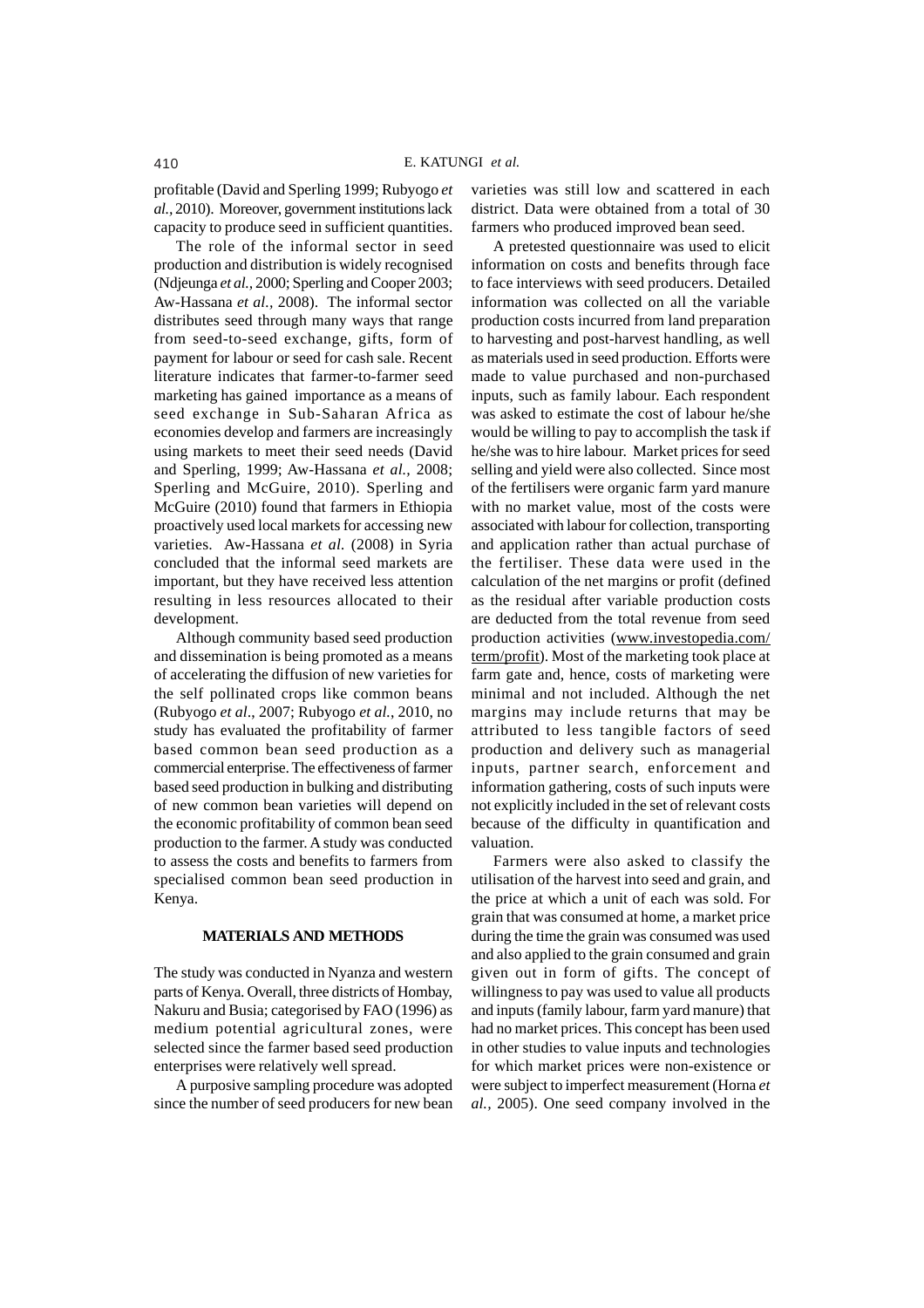production of certified common bean seed was also interviewed on costs and benefits accruing to certified bean seed production. All costs and benefits were standardised to hectare level.

The net margins were used for the analysis. Percentages were used to analyse the share (computed as a percentage of the total variable costs) of each cost item in the total variable costs. Land was assumed as a fixed cost and was excluded from the analysis. Computation for net margins involved budgetary analysis specified as:

 $AGM = ATR - AVC$ 

Where AGM is the average gross margin, ATR the average total revenue; and AVC the average variable cost. Gross output in bean production constitutes those products which become available after harvest as seed and grain.

Data were pooled and analysed as one sample because the number of observations (30 producers) could not support analysis of disaggregated data, but this limited our ability to assess the impact of management and other factors on profitability.

A sensitivity analysis using the estimated economic values (costs and benefits) was

undertaken to incorporate uncertainty into economic evaluation. To assess the stability of profitability of seed production, the price of seed and the quantity utilised as seed were reduced by 10 and 20%; and new gross margins computed. Another scenario for simulation was done for yield to assess the likely impact of a varietal improvement on the profitability of seed production by farmers.

## **RESULTS AND DISCUSSION**

**Costs of farmer based bean seed production.**

Table 1 shows the expenditure on materials and operations incurred by farmers in the production of bean seed. The average variable cost of producing bean seed was US\$ 388 per hectare. This is relatively higher compared to the national estimates of US\$ 121 in 2004 for common bean grain production (Spilsbury *et al.*, 2004). This is both due to increases in labour costs as time passes, which was already high in Kenya by 2004 (Spilsbury *et al*., 2004), and also due to increases in physical quantity of labour used when the primary output is seed to ensure good quality. Among the components of the total variable costs, expenditure on labour for ploughing, planting, weeding, harvesting, roughing, plant

| Variable cost         | % of producers<br>incurring the cost | Mean (US\$) | Std.Dev (US\$) | % of total cost |
|-----------------------|--------------------------------------|-------------|----------------|-----------------|
| Costs of materials    |                                      | 90          | 69             | 22              |
| Seed                  | 100                                  | 51          | 33             | 12              |
| Bags                  | 90                                   | 4           | 4              |                 |
| Seed treatment        | 70                                   | 8           | 9              | 2               |
| Fertiliser (manure)   | 70                                   | 57          | 56             | 14              |
| Cost of operations    |                                      | 298         | 122            | 72              |
| Ploughing             | 100                                  | 81          | 51             | 20              |
| Planting              | 100                                  | 36          | 18             | 9               |
| Weeding               | 100                                  | 78          | 54             | 19              |
| Roguing               | 20                                   | 6           | 15             | 2               |
| Plant protection      | 30                                   | 2           | 5              |                 |
| Harvesting            | 100                                  | 30          | 18             |                 |
| Post harvest handling | 100                                  | 34          | 34             | 8               |
| Total variable cost   | 100                                  | 388         | 141            | 100             |

TABLE 1. Estimated variable costs (US\$) of farmer produced common bean seed in Nyanza and western parts of Kenya

NB: TVC = cost of materials + cost of operations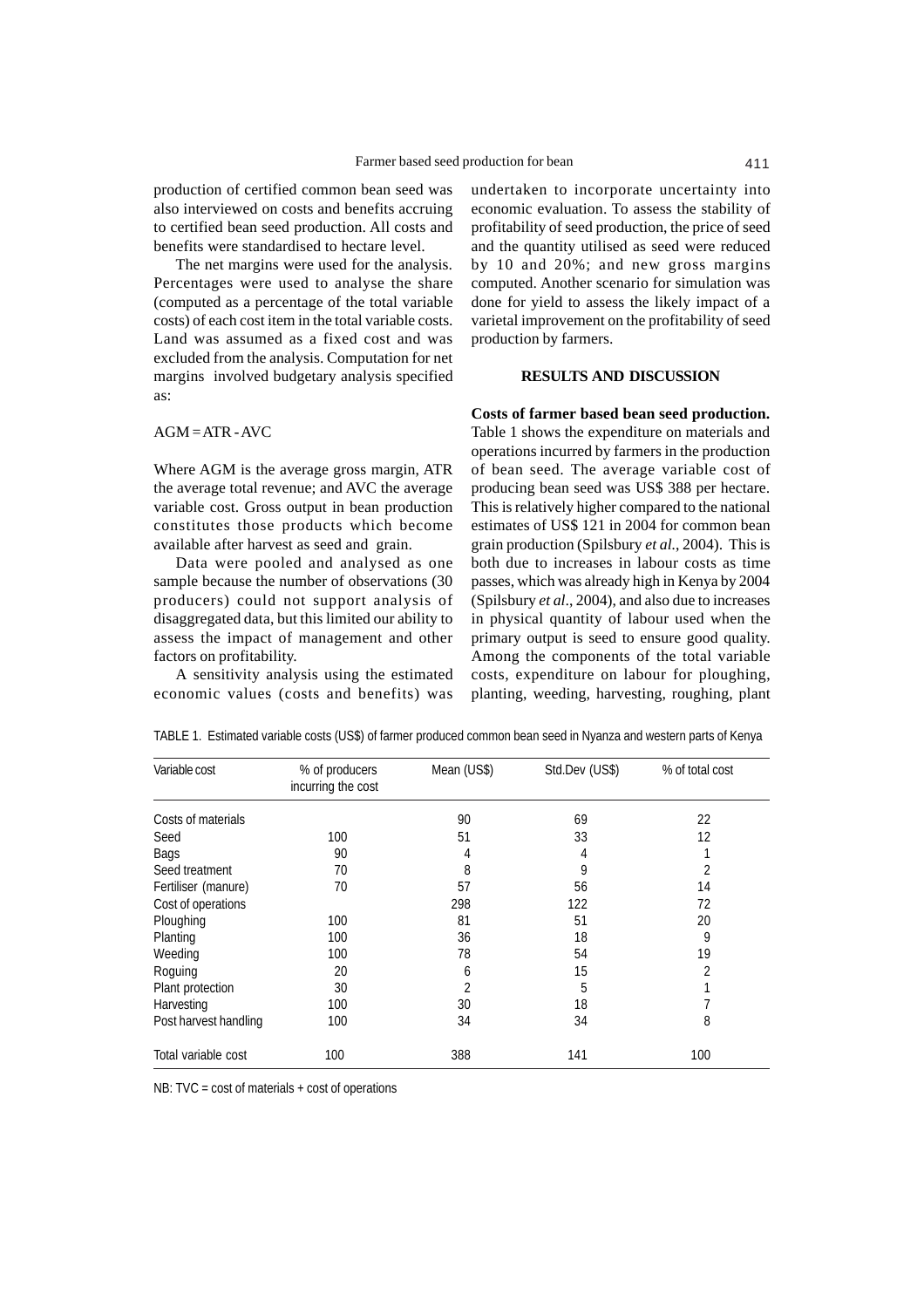protection, harvesting and post harvest handling formed the largest cost item and accounted for 72% of the total variable costs (Table 1).

Ploughing and weeding were the major operational activities contributing to the labour cost for bean seed production (Table 1). Seed and organic fertilisers were the major inputs on which material expenditure was substantial. Costs on items such as use of chemicals in seed treatment before storage, rouging and plant protection accounted for a smaller share (about 5%) of the variable costs because most of the producers did not apply the practices. Low use rates of the chemicals to treat common bean seed before storage has been observed in previous farmer seed production in western parts of Kenya (Opole *et al*., 2003). This is an indication that farmers tend to produce common bean seed using their traditional methods to minimise costs. The traditional method of broad casting seed rather than following the recommended row planting was also mainly used, but its overall effect on the total costs was unclear. The common feeling among the common bean producers in the parts of eastern Africa is that row planting is labour intensive, but David (1998) asserts that it saves

labour during weeding and perhaps harvesting. Lack of data on row planting constrained the analysis of the potential saving on costs associated with the technique.

Compared to one seed company, per hectare cost of farmer based common bean seed production was US\$ 328 lower than the cost of producing certified bean seed (Table 2). This result was consistent with previous reports that farmer based seed is cheaper than certified seed (Moyo *et al.*, 2004; Rubyogo *et al.*, 2010). Results also show high variability in the variable costs of common bean seed production incurred by farmers (Table 3). The high variability in production costs reflects the differences in the management levels, with the producers who implemented all the recommended practices incurring higher costs.

**Revenue from farmer bean seed enterprise.** Revenue from bean seed production was computed as the total value of seed, grain and leaves. A mean value of US\$ 606 per hectare was realised from common bean seed production by farmers (Table 3). The revenue per hectare was

TABLE 2. Per hectare costs of certified seed production compared with farmer produced seed

| Items of cost                   | Certified seed (formal sector) | Farmer based seed (informal sector) |  |  |
|---------------------------------|--------------------------------|-------------------------------------|--|--|
|                                 | US\$                           | US\$                                |  |  |
| Cost of materials               | 175.4                          | 89.8                                |  |  |
| Seed                            | 63.4                           | 51.0                                |  |  |
| Fertiliser                      | 99.0                           | 56.6                                |  |  |
| Chemical for plant protection   | 8.8                            | 2.4                                 |  |  |
| Chemical for seed treatment     | 3.3                            | 8.2                                 |  |  |
| Bags                            | 1.0                            | 3.5                                 |  |  |
| Operational costs               | 540.3                          | 297.8                               |  |  |
| Irrigation                      | 23.9                           |                                     |  |  |
| Ploughing                       | 138.6                          | 81.5                                |  |  |
| Plant                           | 19.8                           | 36.2                                |  |  |
| Weeding                         | 39.6                           | 77.9                                |  |  |
| Rough                           | 0.5                            | 6.4                                 |  |  |
| Field inspection                | 11.9                           |                                     |  |  |
| Harvesting                      | 15.6                           | 29.8                                |  |  |
| Post harvest handling           | 9.9                            | 34.2                                |  |  |
| Processing                      | 244.2                          |                                     |  |  |
| Storage                         | 36.3                           |                                     |  |  |
| Total variable production costs | 715.7                          | 387.6                               |  |  |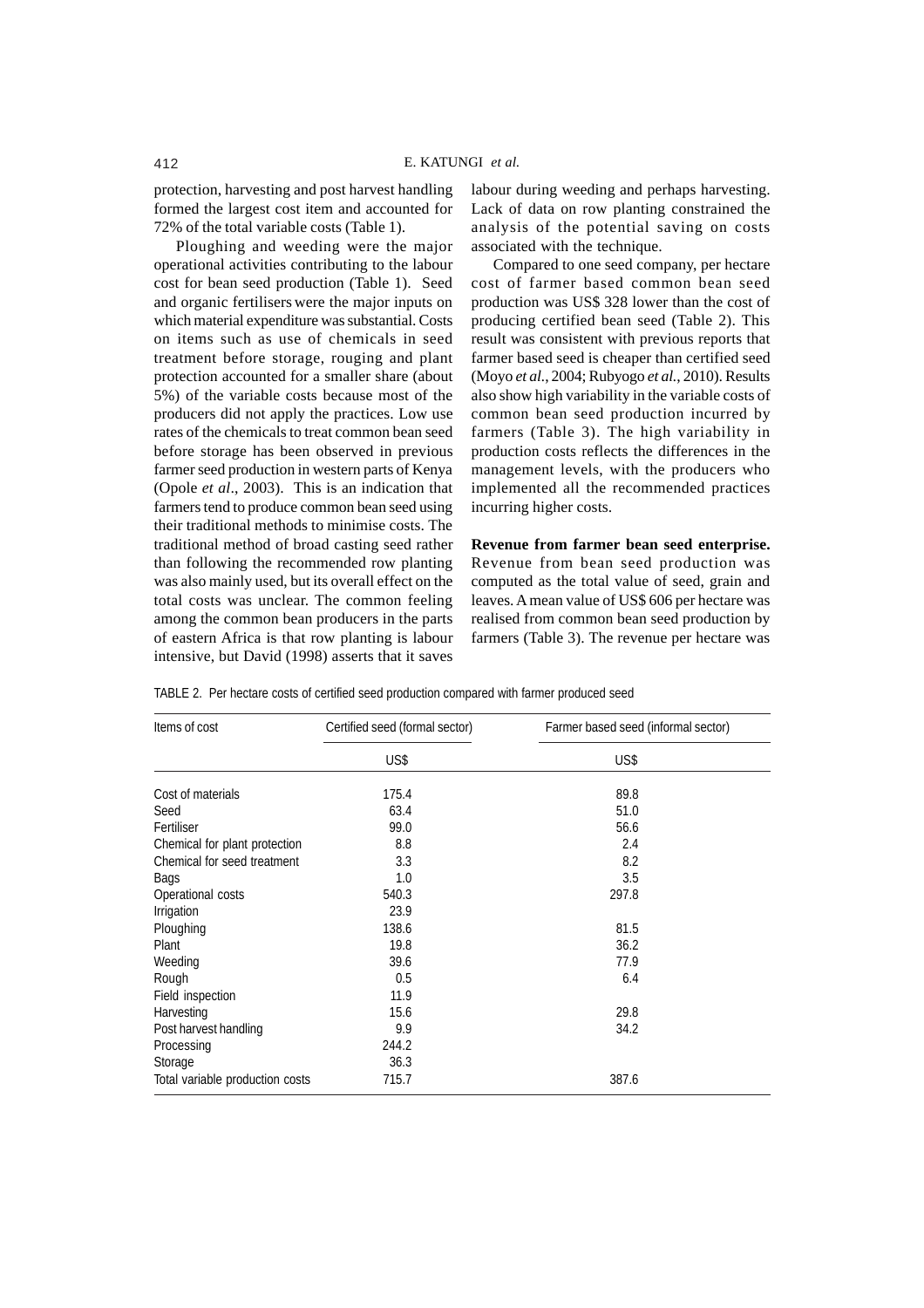highly variable among producers, ranging from US\$ 58 to 1727 (Table 4).

Over 80% of the harvest was sold as seed at a mean price of about US\$1.3. A higher price of seed relative to the price of grain motivated farmers to sell a bigger proportion of the harvest as seed, which contributed to the higher gross revenue (Table 5). On the other hand, average yield was modest as it amounted to 526 kg per hectare though some farmers obtained as high as  $1330$  kg ha<sup>1</sup> (Table 5). Low yield obtained by some farmers was attributed to low levels of input used and rainfall failure. Compared to the certified seed, the bean seed from farmers was availed at a fair price, but the gap between the price of certified

TABLE 3. Costs and returns from farmer based common bean seed production in Nyanza and western Kenya

|                     | Mean value (US\$) |  |  |
|---------------------|-------------------|--|--|
| Total revenue       | 606               |  |  |
| TVC.                | 388               |  |  |
| Net revue (profits) | 219               |  |  |
| Profit margins (%)  | 36                |  |  |

bean seed and farmers seed seemed to narrow when institutions bought farm produced seed, highlighting the importance of partnership building in informal seed multiplication.

**Profitability of farmer based bean seed production.** Net revenue computed as total revenue minus total variable costs is presented in Table 3. An average of US\$ 219, constituting 36% of the total revenue was earned as net revenue per hectare. This result indicates that farmer based seed production is a profitable enterprise, which is consistent with findings from the study conducted by Chivatsi *et al.* (2002) on the community based seed production of the open pollinated maize in western Kenya.

However, the study results indicate that the average profits from the farmer based common bean seed production were much lower than the profits earned from the certified seed production by seed companies (Table 5). The big difference in profits was due to two major factors; namely, high productivity originating from use of irrigation and relative high price for certified bean seed. This is expected given that profit is a function of

TABLE 4. Common bean seed harvested (kg ha<sup>-1</sup>), average unit price and revenue in Nyanza and western Kenya

| Variable                             | Mean  | Std. Dev. | Minimum | <b>Maximum</b> |
|--------------------------------------|-------|-----------|---------|----------------|
| Total harvest (kg)                   | 526   | 419       | 49      | 1330           |
| Quantity of bean seed (kg)           | 458   | 393       | 33      | 1216           |
| Quantity of bean grain (kg)          | 68    | 63        |         | 185            |
| Per kg price of bean seed (US\$)     | 1.3   | 0.3       | 0.8     | 1.6            |
| Per kg price of bean grain (US\$)    | 1.0   | 0.3       | 0.5     | 1.33           |
| Total revenue from bean seed (US\$)  | 533.3 | 588.5     |         | 1621.3         |
| Total revenue from bean grain (US\$) | 72.1  | 79.1      | 0       | 247.1          |
| Value of bean leaves                 | 0.7   | 2.1       |         | 6.6            |
| Total revenue                        | 606.1 | 579.5     | 58.2    | 1727.7         |

TABLE 5. Comparisons of the revenue and gross margins of certified bean seed and farmer produced seed enterprises

|                                           | Mean values (US\$) | Mean values (US\$) |  |
|-------------------------------------------|--------------------|--------------------|--|
| Quantity harvested (kg ha <sup>-1</sup> ) |                    |                    |  |
| Unit price of seed                        | 1.9                | 1.3                |  |
| Per kg price of bean grain                |                    | 1.0                |  |
| Total revenue                             | 1848.2             | 606.1              |  |
| total variable costs                      | 715.2              | 387.6              |  |
| Net revenue (profits)                     | 1132.5             | 218.5              |  |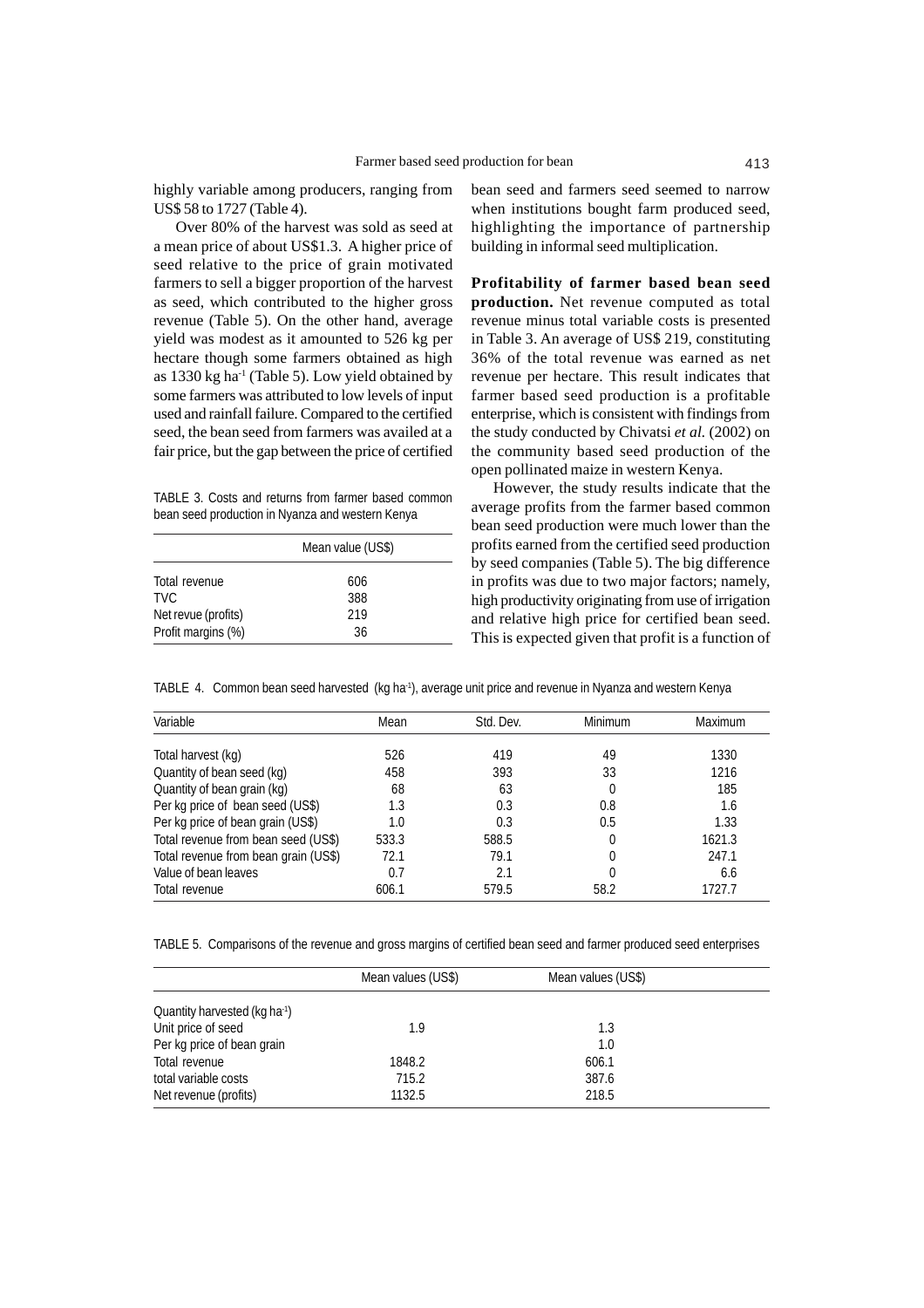TABLE 6. Sensitivity analysis of the profitability of farmer based common bean seed production in Nyanza and western Kenya

| Item description                     | Original | 10% reduction<br>in price | 20% reduction<br>in price | 10% increase<br>in yield | 30% increase<br>in yield |
|--------------------------------------|----------|---------------------------|---------------------------|--------------------------|--------------------------|
| Total harvest (kg)                   | 526      | 526                       | 526                       | 579                      | 684                      |
| Quantity of seed sold (kg)           | 458      | 458                       | 458                       | 503                      | 595                      |
| Quantity of grain (kg)               | 57       | 57                        | 57                        | 58                       | 75                       |
| Quantity of seed given in Gifts (kg) | 11       | 11                        | 11                        | 12                       | 14                       |
| Unit price of seed (US\$)            | 1.3      | 1.2                       | 1.0                       | 1.3                      | 1.3                      |
| Unit price of grain (US\$)           | 1.0      | 1.0                       | 1.0                       | 1.0                      | 1.0                      |
| Total revenue from seed (US\$)       | 533.3    | 525.4                     | 485.5                     | 640.9                    | 757.5                    |
| Total revenue from grain (US\$)      | 61.1     | 61.1                      | 61.1                      | 55.5                     | 72.1                     |
| Value of seed given in gifts (US\$)  | 11.0     | 10.0                      | 10.0                      | 11.1                     | 13.1                     |
| Value of leaves (US\$)               | 0.7      | 0.7                       | 0.7                       | 0.7                      | 0.7                      |
| Value of haulm (US\$)                | 0.4      | 0.4                       | 0.4                       | 0.4                      | 0.4                      |
| Total revenue (US\$)                 | 606.1    | 596.2                     | 556.5                     | 708.5                    | 843.7                    |
| Profit (US\$)                        | 190.5    | 180.6                     | 140.9                     | 292.9                    | 428.1                    |
| Profit as % of total revenue         | 31       | 30                        | 25                        | 41                       | 51                       |

price and yield and a change in any of the two could influence the crop profitability (Chengappa *et al.*, 2003).

**Sensitivity analysis.** Table 6 shows that farmer based seed production enterprises were likely to be more sensitive to yield than to price fluctuations. A reduction in price of seed by 10% reduced the profitability by about 1%, while a similar increase in yield increased profitability by 10%. A further reduction in prices by 20% to equate seed price with grain price reduced the profitability by 6%, implying that a huge change in price will be required to significantly alter the profitability of farmer based common bean seed production; while a slight change in yield can have a significant impact on the enterprise profitability. A simulation with 30% yield increase over the varieties used here shows that farmers are likely to get 50% of their revenue as profits. This means that with the yield advantage of 35% for the improved varieties in the pipeline (Dr. Stephen Beebe<sup>1</sup>, Per. Comm in 2010), the impact on farmer based common bean seed production and diffusion of new varieties will be higher.

#### **CONCLUSION**

The study suggests that producing common bean seed by farmers in the informal sector is a

profitable enterprise. The profitability of common bean seed production by farmers is less sensitive to price fluctuations than it is to variety productivity. The study findings further suggest that the introduction of varieties that are better adapted to the environmental stresses such as drought, is likely to enhance the profitability of seed production by farmers at current prices.

### **ACKNOWLEDGEMENT**

This study was done under the seed systems component of the Tropical Legumes Two Project, funded by Bill and Melinda Gates Foundation. The data collection for the study benefited from the good collaboration between Centro Internacional de Agricultura Tropical (CIAT) and the Kenya Agriculture Research Organisation. Partial support received from PABRA is gratefully acknowledged.

#### **REFERENCES**

- Aw-hassan, A. Mazid, A. and Salahieh, H. 2008. The role of Informal farmers to farmer seed distribution in diffusion of new barley varieties in Syria. *Experimental Agriculture* 44:413-431.
- Chengappa, P.G., Janaiah, A. and Srinivasa, G. M.V. 2003. Profitability of hybrid rice cultivation.